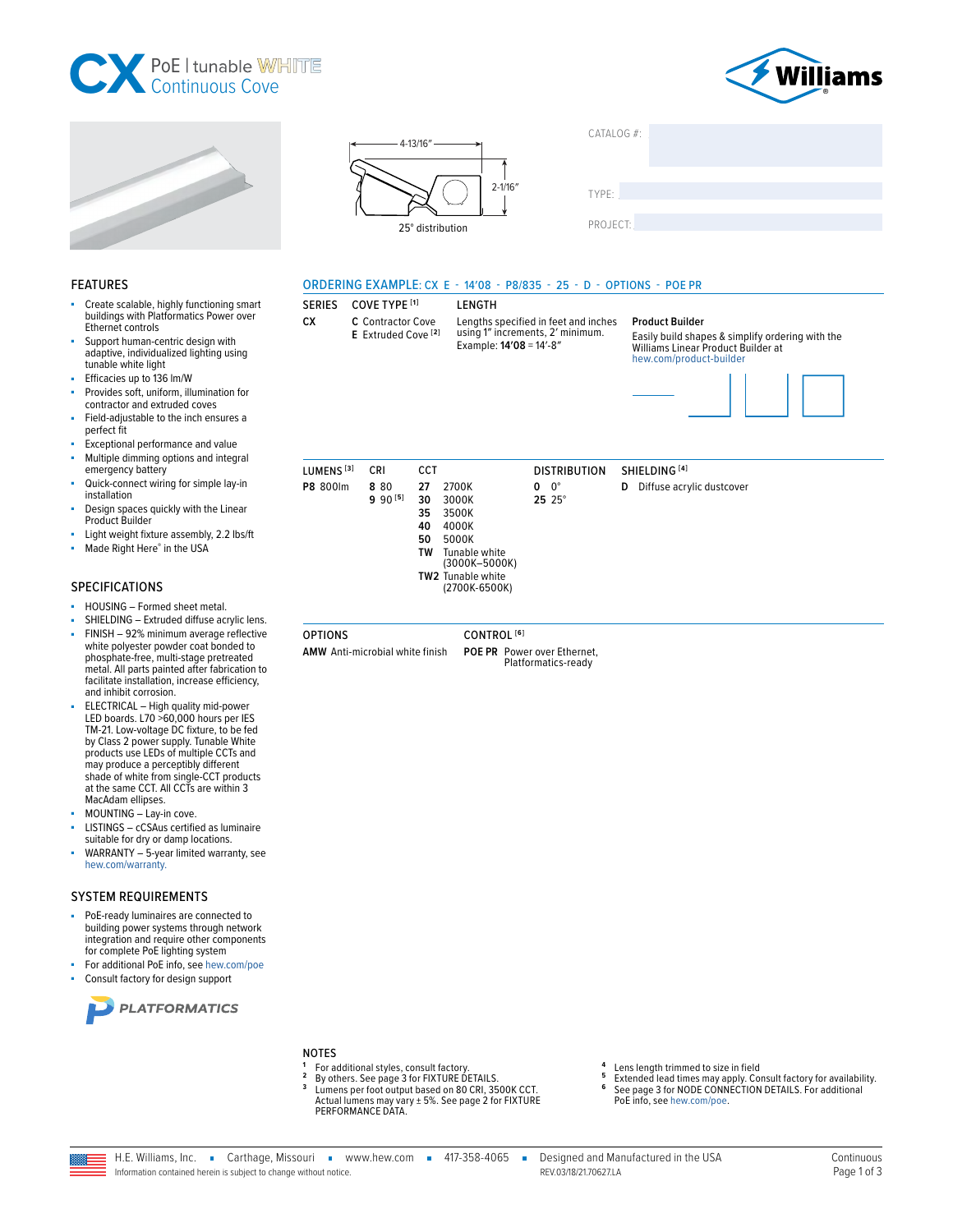# **CX** PoE | tunable WI

#### <span id="page-1-0"></span>FIXTURE PERFORMANCE DATA

#### STANDARD

|                                                                           | PER FOOT |     |     |       |  |  |  |
|---------------------------------------------------------------------------|----------|-----|-----|-------|--|--|--|
| <b>EFFICACY (Im/W)</b><br>DISTRIBUTION DELIVERED LUMENS<br><b>WATTAGE</b> |          |     |     |       |  |  |  |
| ၹ                                                                         |          | 854 | 6.3 | 136.0 |  |  |  |
|                                                                           | 25       | 844 | 6.3 | 135.0 |  |  |  |

#### MULTIPLIER TABLE

|   |       | <b>COLOR TEMPERATURE</b> |           |                 | Photometrics tested                               |
|---|-------|--------------------------|-----------|-----------------|---------------------------------------------------|
|   | CCT   | <b>STANDARD</b>          | <b>TW</b> | TW <sub>2</sub> | in accordance with<br><b>IESNA LM-79. Results</b> |
|   | 2700K | 0.97                     |           | 0.93            | shown are based                                   |
|   | 3000K | 0.99                     | 0.95      | 0.95            | on 25°C ambient<br>temperature.                   |
| 룡 | 3500K | 1.00                     | 0.98      | 0.98            | Standard results                                  |
| ន | 4000K | 1.03                     | 1.00      | 1.00            | based on 3500K<br>standard, 80 CRI,               |
|   | 5000K | 1.06                     | 0.96      | 1.02            | actual lumens may                                 |
|   | 6500K |                          |           | 1.01            | vary +/-5%                                        |
|   |       |                          |           |                 | Tunable white results<br>based on 4000K           |
|   | 2700K | 0.80                     |           | 0.93            | standard, 80 CRI.                                 |
|   | 3000K | 0.82                     | 0.91      | 0.95            | actual lumens may                                 |
| 룡 | 3500K | 0.83                     | 0.96      | 0.98            | vary +/-5%                                        |
| g | 4000K | 0.86                     | 1.00      | 1.00            | Use multiplier table to<br>calculate additional   |
|   | 5000K | 0.89                     | 1.03      | 1.03            | options.                                          |
|   | 6500K |                          |           | 1.02            |                                                   |

#### TUNABLE WHITE

|          | <b>PER FOOT</b>        |     |     |       |  |  |
|----------|------------------------|-----|-----|-------|--|--|
|          | <b>EFFICACY (Im/W)</b> |     |     |       |  |  |
| <u>ន</u> | 816                    |     | 7.4 | 111 0 |  |  |
|          | 25                     | 805 | 7.4 | 109.0 |  |  |

## TW





#### PHOTOMETRY

**CXC-3′08-P8/835-0-D** Total Luminaire Output: 3130 lumens; 23 Watts | Efficacy: 136 lm/W | 80 CRI; 3500K CCT



| <b>VERTICAL</b> |      |      |            |      |                         | <b>ZONAL</b>  |
|-----------------|------|------|------------|------|-------------------------|---------------|
| <b>ANGLE</b>    | 0°   | 45°  | $90^\circ$ | 135° | 180°                    | <b>LUMENS</b> |
| 90              | 0    | 0    | 0          | 0    | 0                       |               |
| 95              | 2    | 9    | 61         | 57   | 58                      | 54            |
| 105             | 166  | 191  | 235        | 223  | 223                     | 223           |
| 115             | 353  | 373  | 389        | 406  | 396                     | 386           |
| 125             | 520  | 540  | 569        | 584  | 565                     | 503           |
| 135             | 674  | 700  | 736        | 746  | 731                     | 561           |
| 145             | 814  | 846  | 875        | 890  | 881                     | 543           |
| 155             | 941  | 968  | 996        | 1011 | 1002                    | 455           |
| 165             | 1029 | 1059 | 1076       | 1085 | 1064                    | 301           |
| 175             | 1055 | 1100 | 1118       | 1116 | 1075                    | 105           |
| 180             | 1097 | 1097 | 1097       | 1097 | 1097                    |               |
|                 |      |      |            |      | <b>HORIZONTAL ANGLE</b> |               |

| LUMEN SUMMARY | <b>ZONE</b> | <b>LUMENS</b> | % FIXTURE |
|---------------|-------------|---------------|-----------|
|               | $90 - 120$  | 663           | 21        |
|               | $90 - 130$  | 1166          | 37        |
|               | $90 - 150$  | 2270          | 73        |
|               | $90 - 180$  | 3130          | 100       |
|               | $0 - 180$   | 3130          | 100       |

### **CXC-3′08-P8/835-25-D** Total Luminaire Output: 3094 lumens; 23 Watts | Efficacy: 135 lm/W | 80 CRI; 3500K CCT



|              | <b>HORIZONTAL ANGLE</b><br><b>VERTICAL</b> |      |      |            |      |      | <b>ZONAL</b>  |
|--------------|--------------------------------------------|------|------|------------|------|------|---------------|
|              | ANGLE                                      | 0°   | 45°  | $90^\circ$ | 135° | 180° | <b>LUMENS</b> |
| DISTRIBUTION | 90                                         | 0    | 0    | 0          | 0    | 0    |               |
|              | 95                                         | 101  | 100  | 58         | 15   | 5    | 71            |
|              | 105                                        | 345  | 399  | 228        | 56   | 45   | 235           |
|              | 115                                        | 627  | 614  | 385        | 217  | 85   | 393           |
|              | 125                                        | 843  | 780  | 533        | 411  | 256  | 506           |
|              | 135                                        | 971  | 893  | 693        | 546  | 437  | 553           |
| CANDLEPOWER  | 145                                        | 1046 | 988  | 840        | 696  | 597  | 524           |
|              | 155                                        | 1077 | 1052 | 948        | 825  | 743  | 430           |
|              | 165                                        | 1067 | 1073 | 1020       | 950  | 867  | 283           |
|              | 175                                        | 1007 | 1056 | 1055       | 1041 | 971  | 98            |
|              | 180                                        | 1029 | 1029 | 1029       | 1029 | 1029 |               |

| SUMMARY | <b>ZONE</b> | <b>I UMENS</b> | % FIXTURE |
|---------|-------------|----------------|-----------|
|         | $90 - 120$  | 699            | 23        |
|         | $90 - 130$  | 1205           | 39        |
| LUMEN:  | $90 - 150$  | 2282           | 74        |
|         | $90 - 180$  | 3094           | 100       |
|         | $0 - 180$   | 3094           | 100       |